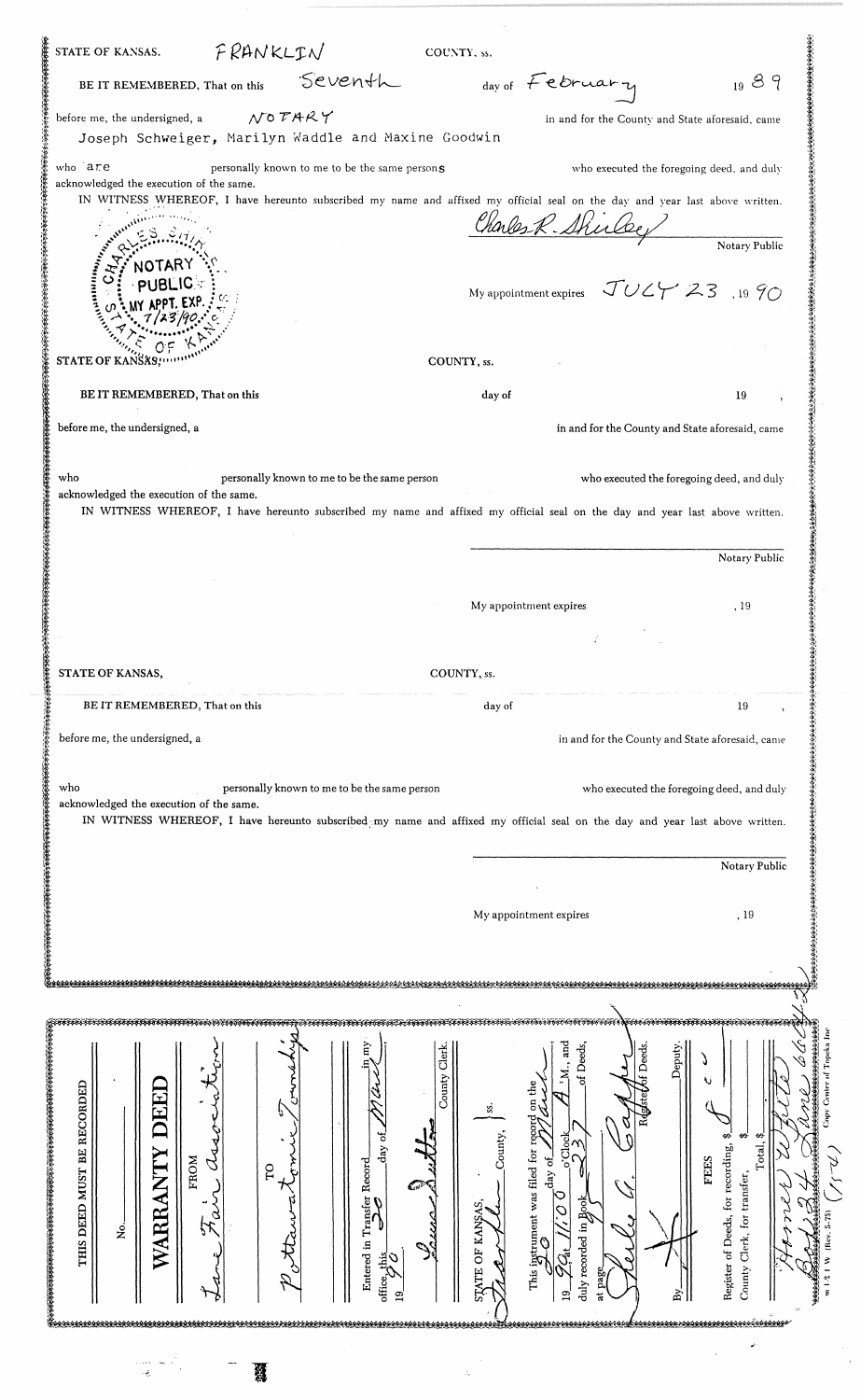$\mathcal{L}^{\text{max}}_{\text{max}}$  , where  $\mathcal{L}^{\text{max}}_{\text{max}}$  $\label{eq:2.1} \frac{1}{\sqrt{2}}\int_{\mathbb{R}^3}\frac{1}{\sqrt{2}}\left(\frac{1}{\sqrt{2}}\right)^2\left(\frac{1}{\sqrt{2}}\right)^2\left(\frac{1}{\sqrt{2}}\right)^2\left(\frac{1}{\sqrt{2}}\right)^2\left(\frac{1}{\sqrt{2}}\right)^2\left(\frac{1}{\sqrt{2}}\right)^2\left(\frac{1}{\sqrt{2}}\right)^2\left(\frac{1}{\sqrt{2}}\right)^2\left(\frac{1}{\sqrt{2}}\right)^2\left(\frac{1}{\sqrt{2}}\right)^2\left(\frac{1}{\sqrt{2}}\right)^2\left(\frac$  $\mathcal{L}(\mathcal{L}(\mathcal{L}))$  and the set of the set of the set of the set of the set of the set of the set of the set of the set of the set of the set of the set of the set of the set of the set of the set of the set of the set o

 $\mathcal{L}(\mathcal{L}^{\mathcal{L}})$  and  $\mathcal{L}(\mathcal{L}^{\mathcal{L}})$  and  $\mathcal{L}(\mathcal{L}^{\mathcal{L}})$ 

 $\omega_{\rm{eff}}$ 

 $\label{eq:2} \mathcal{L}(\mathcal{L}^{\text{max}}_{\text{max}}(\mathcal{L}^{\text{max}}_{\text{max}}(\mathcal{L}^{\text{max}}_{\text{max}}(\mathcal{L}^{\text{max}}_{\text{max}})))$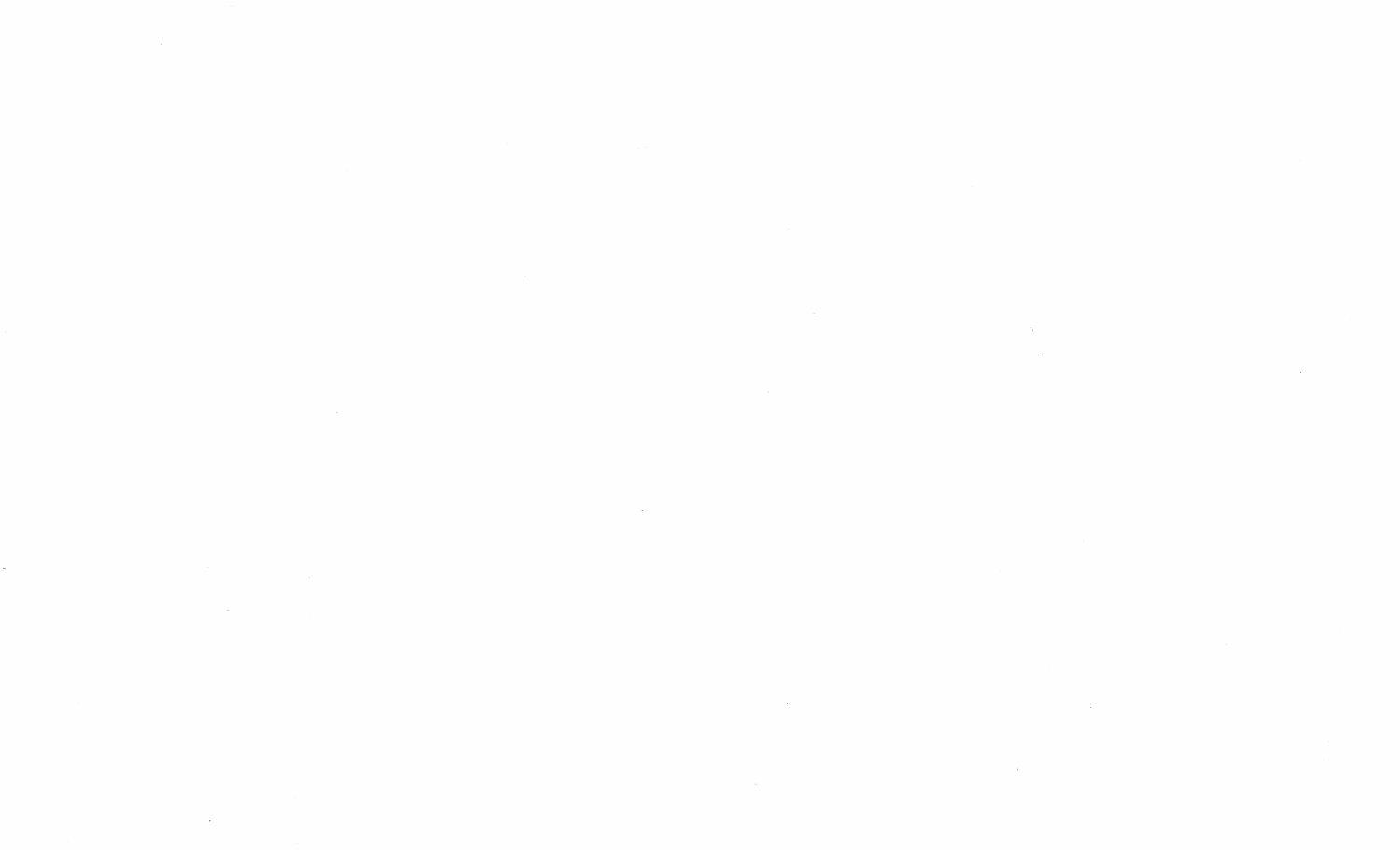|                                                                                                                   | $1-2TW$                                                                                                                                                                                                                                                                                                     | $237 - 95$<br>Copy Center of Topeka Inc.                                                                                                                                                                                               |  |  |  |
|-------------------------------------------------------------------------------------------------------------------|-------------------------------------------------------------------------------------------------------------------------------------------------------------------------------------------------------------------------------------------------------------------------------------------------------------|----------------------------------------------------------------------------------------------------------------------------------------------------------------------------------------------------------------------------------------|--|--|--|
| DEED-GENERAL WARRANTY                                                                                             |                                                                                                                                                                                                                                                                                                             |                                                                                                                                                                                                                                        |  |  |  |
|                                                                                                                   |                                                                                                                                                                                                                                                                                                             |                                                                                                                                                                                                                                        |  |  |  |
| THIS DEED, Made this 7th                                                                                          | February<br>day of                                                                                                                                                                                                                                                                                          | 19 89, between                                                                                                                                                                                                                         |  |  |  |
| Lane Fair Association                                                                                             |                                                                                                                                                                                                                                                                                                             |                                                                                                                                                                                                                                        |  |  |  |
| Franklin<br>Lane,<br>of                                                                                           | Kansas<br>County, in the State of                                                                                                                                                                                                                                                                           | , of the first part, and                                                                                                                                                                                                               |  |  |  |
| Governing body, Pottawatomie Township                                                                             |                                                                                                                                                                                                                                                                                                             |                                                                                                                                                                                                                                        |  |  |  |
| Franklin<br>Lane,<br>of                                                                                           | Kansas<br>County, in the State of                                                                                                                                                                                                                                                                           | , of the second part,                                                                                                                                                                                                                  |  |  |  |
|                                                                                                                   | of the first part, in consideration of the sum of                                                                                                                                                                                                                                                           |                                                                                                                                                                                                                                        |  |  |  |
| WITNESSETH, That party<br>\$1.00 and other valuable consideration---------                                        |                                                                                                                                                                                                                                                                                                             |                                                                                                                                                                                                                                        |  |  |  |
|                                                                                                                   |                                                                                                                                                                                                                                                                                                             | XXMX<br><b>XXIAI</b>                                                                                                                                                                                                                   |  |  |  |
| the receipt of which is hereby acknowledged, do                                                                   | by these presents convey and warrant unto said part $\ddot{y}$                                                                                                                                                                                                                                              | of the                                                                                                                                                                                                                                 |  |  |  |
| second part, its successors                                                                                       | being and assigns, all the following-described REAL ESTATE situated in the County of                                                                                                                                                                                                                        |                                                                                                                                                                                                                                        |  |  |  |
| Franklin<br>and State of                                                                                          | , to wit:<br>Kansas                                                                                                                                                                                                                                                                                         |                                                                                                                                                                                                                                        |  |  |  |
| the city of Lane, Franklin County, Kansas.                                                                        | The East 89 feet of lot 1 in block 1, also a strip of land two and one half $(2\frac{1}{2})$ feet<br>wide and 89 feet in length North of and adjoining the above described land, all in                                                                                                                     |                                                                                                                                                                                                                                        |  |  |  |
| they remain an active orginazation.                                                                               | Except and reserving unto Lane Fair Association, of Lane, Kansas the Grantor herein,<br>the right and privilege of the use and access to said building for their regular<br>monthly meetings, and other nights and days necessary for fair purposes, as long as                                             |                                                                                                                                                                                                                                        |  |  |  |
|                                                                                                                   |                                                                                                                                                                                                                                                                                                             |                                                                                                                                                                                                                                        |  |  |  |
|                                                                                                                   |                                                                                                                                                                                                                                                                                                             |                                                                                                                                                                                                                                        |  |  |  |
|                                                                                                                   |                                                                                                                                                                                                                                                                                                             |                                                                                                                                                                                                                                        |  |  |  |
|                                                                                                                   |                                                                                                                                                                                                                                                                                                             |                                                                                                                                                                                                                                        |  |  |  |
|                                                                                                                   |                                                                                                                                                                                                                                                                                                             |                                                                                                                                                                                                                                        |  |  |  |
|                                                                                                                   |                                                                                                                                                                                                                                                                                                             |                                                                                                                                                                                                                                        |  |  |  |
|                                                                                                                   |                                                                                                                                                                                                                                                                                                             |                                                                                                                                                                                                                                        |  |  |  |
|                                                                                                                   |                                                                                                                                                                                                                                                                                                             |                                                                                                                                                                                                                                        |  |  |  |
|                                                                                                                   |                                                                                                                                                                                                                                                                                                             |                                                                                                                                                                                                                                        |  |  |  |
| in anywise appertaining, forever.                                                                                 | TO HAVE AND TO HOLD THE SAME, Together with all and singular the tenements, hereditaments and appurtenances thereunto belonging or                                                                                                                                                                          |                                                                                                                                                                                                                                        |  |  |  |
|                                                                                                                   |                                                                                                                                                                                                                                                                                                             |                                                                                                                                                                                                                                        |  |  |  |
|                                                                                                                   |                                                                                                                                                                                                                                                                                                             |                                                                                                                                                                                                                                        |  |  |  |
| And party of the first part, for it and their successors<br>hereby covenant, promise and agree to and with part y |                                                                                                                                                                                                                                                                                                             |                                                                                                                                                                                                                                        |  |  |  |
| it is<br>lawfully seized in its                                                                                   |                                                                                                                                                                                                                                                                                                             |                                                                                                                                                                                                                                        |  |  |  |
| soever, XXXX                                                                                                      | simple, of and in all and singular the above granted and described premises, with the appurtenances; that the same are free, clear, discharged and<br>unincumbered of and from all former and other grants, titles, charges, estates, judgments, taxes, assessments and incumbrances of what nature of kind |                                                                                                                                                                                                                                        |  |  |  |
| $\mathbb{Z}^n \subset \mathbb{Z}^{n \times n} \to \mathbb{Z}^n$ by                                                |                                                                                                                                                                                                                                                                                                             |                                                                                                                                                                                                                                        |  |  |  |
| <b>BISCOL</b>                                                                                                     |                                                                                                                                                                                                                                                                                                             |                                                                                                                                                                                                                                        |  |  |  |
| and that it                                                                                                       | . will warrant and forever defend the same unto part $\gamma$<br>of the second part,                                                                                                                                                                                                                        | its successors                                                                                                                                                                                                                         |  |  |  |
| XXXXand assigns, against part y<br>lawfully claiming or to claim the same.                                        | of the first part,<br>its                                                                                                                                                                                                                                                                                   | beirs reserving and administrators, do<br>of the second part that at the delivery of these presents<br>own right, of an absolute and indefeasible estate of inheritance, in fee<br>Kon and all and every person or persons whomsoever, |  |  |  |
| IN WITNESS WHEREOF, party<br>year first above written.                                                            | hereunto subscribed their<br>of the first part has                                                                                                                                                                                                                                                          | name 5, the day and                                                                                                                                                                                                                    |  |  |  |
|                                                                                                                   | $2\pi$<br>BY:                                                                                                                                                                                                                                                                                               | LANE FAIR ASSOCIATION, LANE, KANSAS                                                                                                                                                                                                    |  |  |  |
|                                                                                                                   |                                                                                                                                                                                                                                                                                                             | $\sim$ Pres.<br>Schwei<br>er)                                                                                                                                                                                                          |  |  |  |
|                                                                                                                   |                                                                                                                                                                                                                                                                                                             | $V-Pres.$<br>Treas.                                                                                                                                                                                                                    |  |  |  |

 $\hat{\vec{r}}$ 

 $\frac{1}{2}$